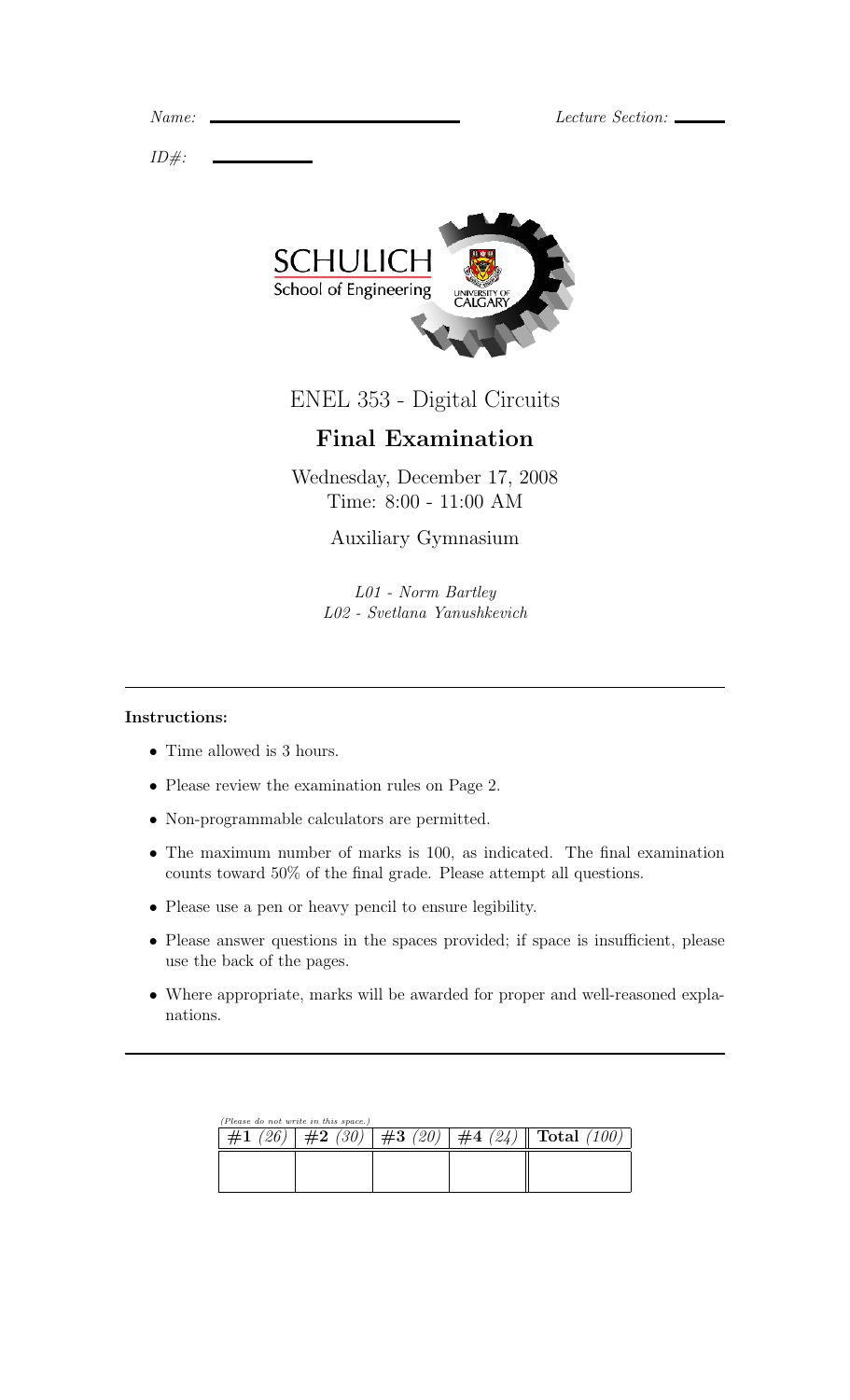### **Student Identification**

Each candidate must sign the Seating List confirming presence at the examination. All candidates for final examinations are required to place their University of Calgary I.D. cards on their desks for the duration of the examination. (Students writing mid-term tests can also be asked to provide identity proof.) Students without an I.D. card who can produce an acceptable alternative I.D., e.g., one with a printed name and photograph, are allowed to write the examination.

A student without acceptable I.D. will be required to complete an Identification Form. The form indicates that there is no guarantee that the examination paper will be graded if any discrepancies in identification are discovered after verification with the student's file. A student who refuses to produce identification or who refuses to complete and sign the Identification Form is not permitted to write the examination.

#### **Examination Rules**

- (1) Students late in arriving will not normally be admitted after one-half hour of the examination time has passed.
- (2) No candidate will be permitted to leave the examination room until one-half hour has elapsed after the opening of the examination, nor during the last 15 minutes of the examination. All candidates remaining during the last 15 minutes of the examination period must remain at their desks until their papers have been collected by an invigilator.
- (3) All inquiries and requests must be addressed to supervisors only.
- (4) The following is strictly prohibited:
	- (a) speaking to other candidates or communicating with them under any circumstances whatsoever;
	- (b) bringing into the examination room any textbook, notebook or document not authorized by the examiner;
	- (c) making use of calculators, cameras, cell-phones, computers, headsets, pagers, PDA's, or any device not authorized by the examiner;
	- (d) leaving examination papers exposed to view;
	- (e) attempting to read other student's examination papers.

The penalty for violation of these rules is suspension or expulsion or such other penalty as may be determined.

- (5) Candidates are requested to write on both sides of the page, unless the examiner has asked that the left hand page be reserved for rough drafts or calculations.
- (6) Discarded matter is to be struck out and not removed by mutilation of the examination answer book.
- (7) Candidates are cautioned against writing on their examination paper any matter extraneous to the actual answering of the question set.
- (8) The candidate is to write his/her name on each answer book as directed and is to number each book.
- (9) During the examination a candidate must report to a supervisor before leaving the examination room.
- (10) Candidates must stop writing when the signal is given. Answer books must be handed to the supervisor-in-charge promptly. Failure to comply with this regulation will be cause for rejection of an answer paper.
- (11) If during the course of an examination a student becomes ill or receives word of a domestic affliction, the student should report at once to the supervisor, hand in the unfinished paper and request that it be cancelled. If physical and/or emotional ill health is the cause, the student must report at once to a physican/counsellor so that subsequent application for a deferred examination is supported by a completed Physician/Counsellor Statement form. Students can consult professionals at University Health Services or Counselling and Student Development Centre during normal working hours or consult their physician/counsellor in the community. Once an examination has been handed in for marking a student cannot request that the examination be cancelled for whatever reason. Such a request will be denied. Retroactive withdrawals will also not be considered.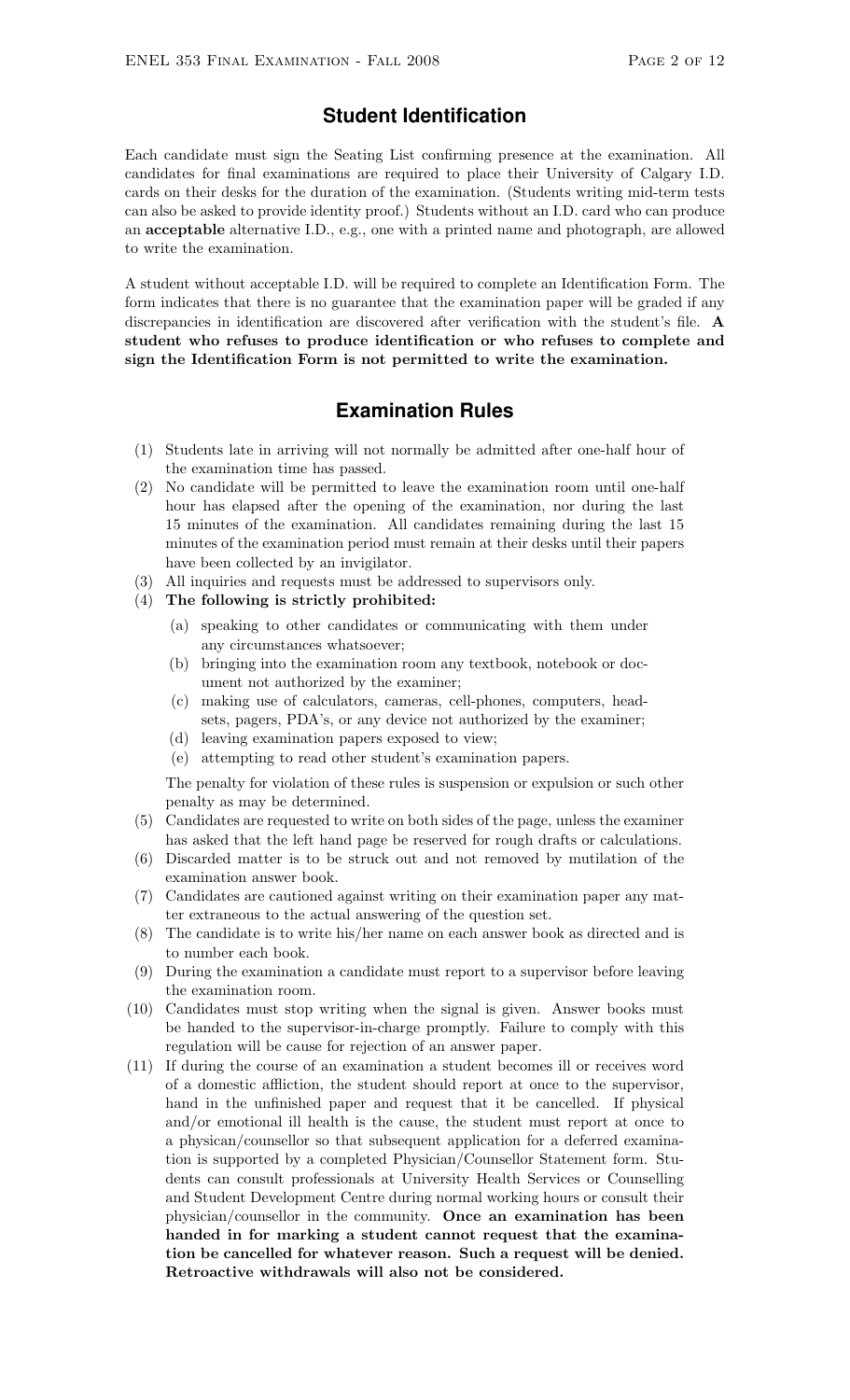Note: Where appropriate in all of the questions below, you may assume that the system variables are available in both complemented and uncomplemented form.

#### 1. [26 marks total.]

(a) [4 marks.] Consider the two circuits shown below in Fig. 1. Use algebraic transformations to prove or disprove that the two circuits given above implement the same function (do not use a truth table or Karnaugh map).



Fig. 1. Prove or disprove circuit equivalence

(b) [6 marks.] Consider the function  $f(a, b, c, d)$  implemented as follows:



Fig. 2. Circuit for Question 1, parts  $(b)-(e)$ 

Part (b) continued ...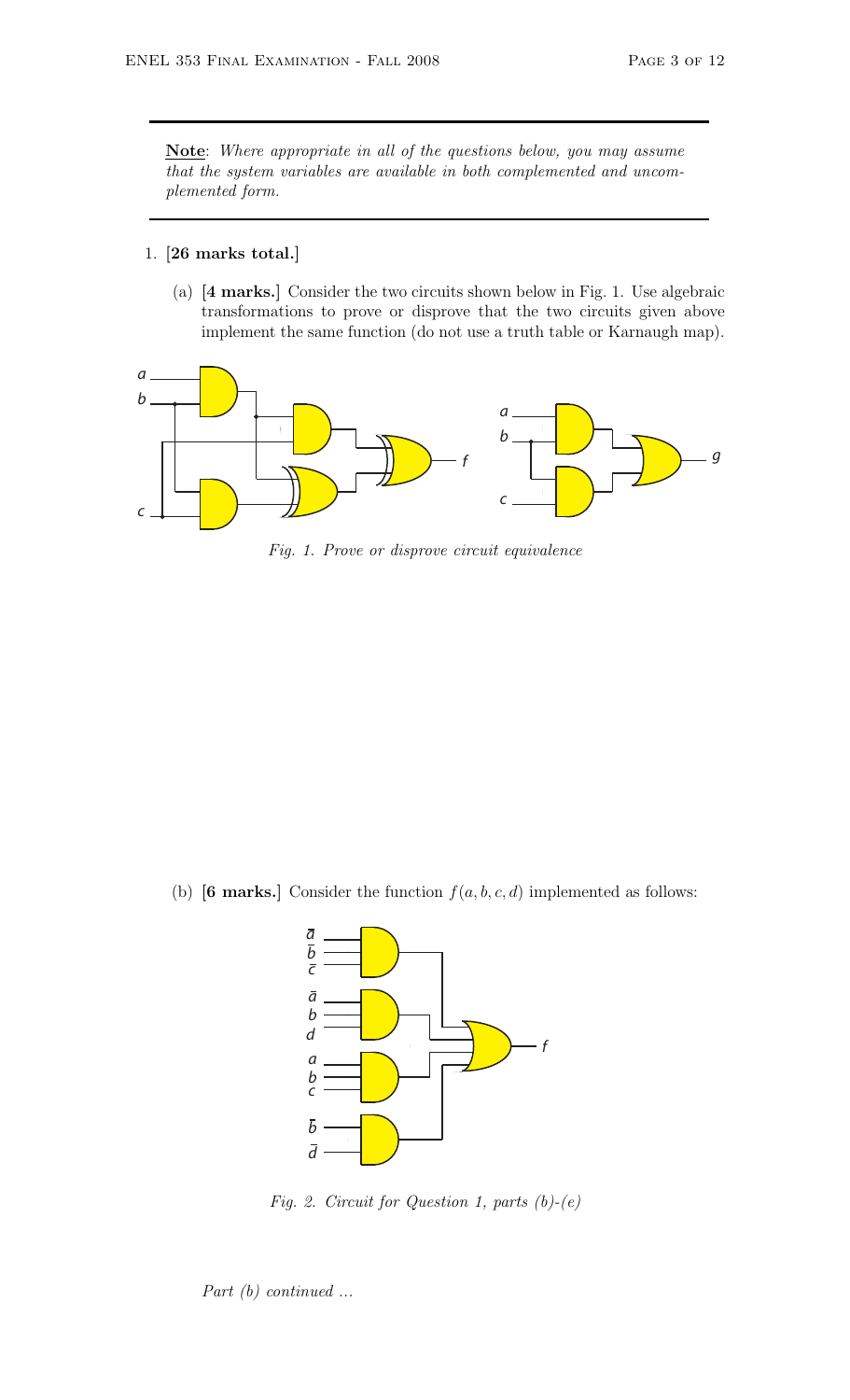(Continued from p. 3.) Re-design the circuit in Fig. 2 using two-input NOR gates only (inverters are not available).

(c) [6 marks.] Re-design the circuit in Fig. 2 using two-input AND and two-input EXOR (XOR) gates only (inverters are not available).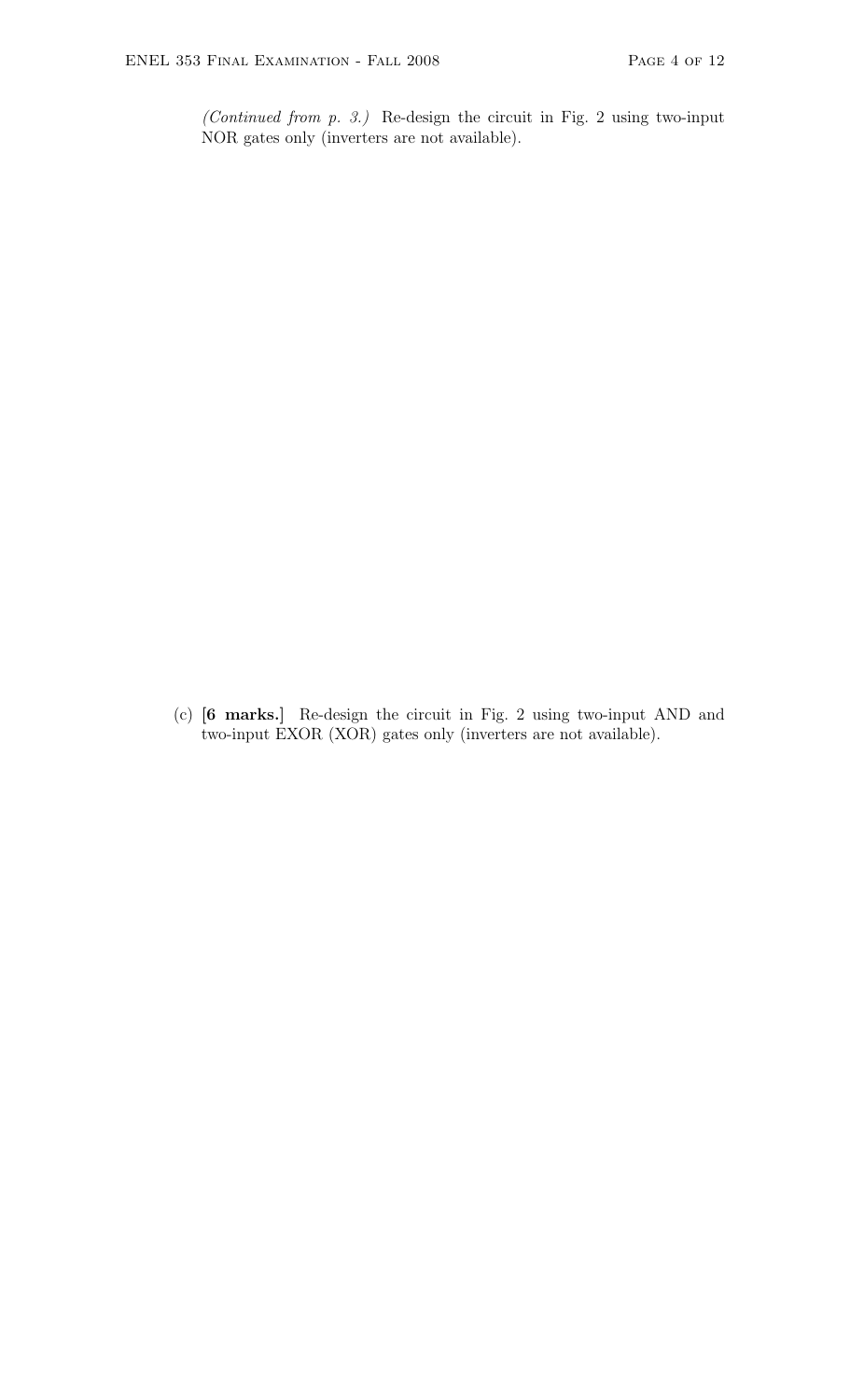(d) [6 marks.] Re-design the circuit in Fig. 2 using only 2-to-1 multiplexers. Use at most seven such multiplexers and no other logic gates. (You may use Shannon expansion in algebraic form or in truth-table form.)

(e) [4 marks.] Re-design the circuit in Fig. 2 using only 2-to-4 decoders (with enable inputs). Use any additional logic gates that you may need (with any number of inputs).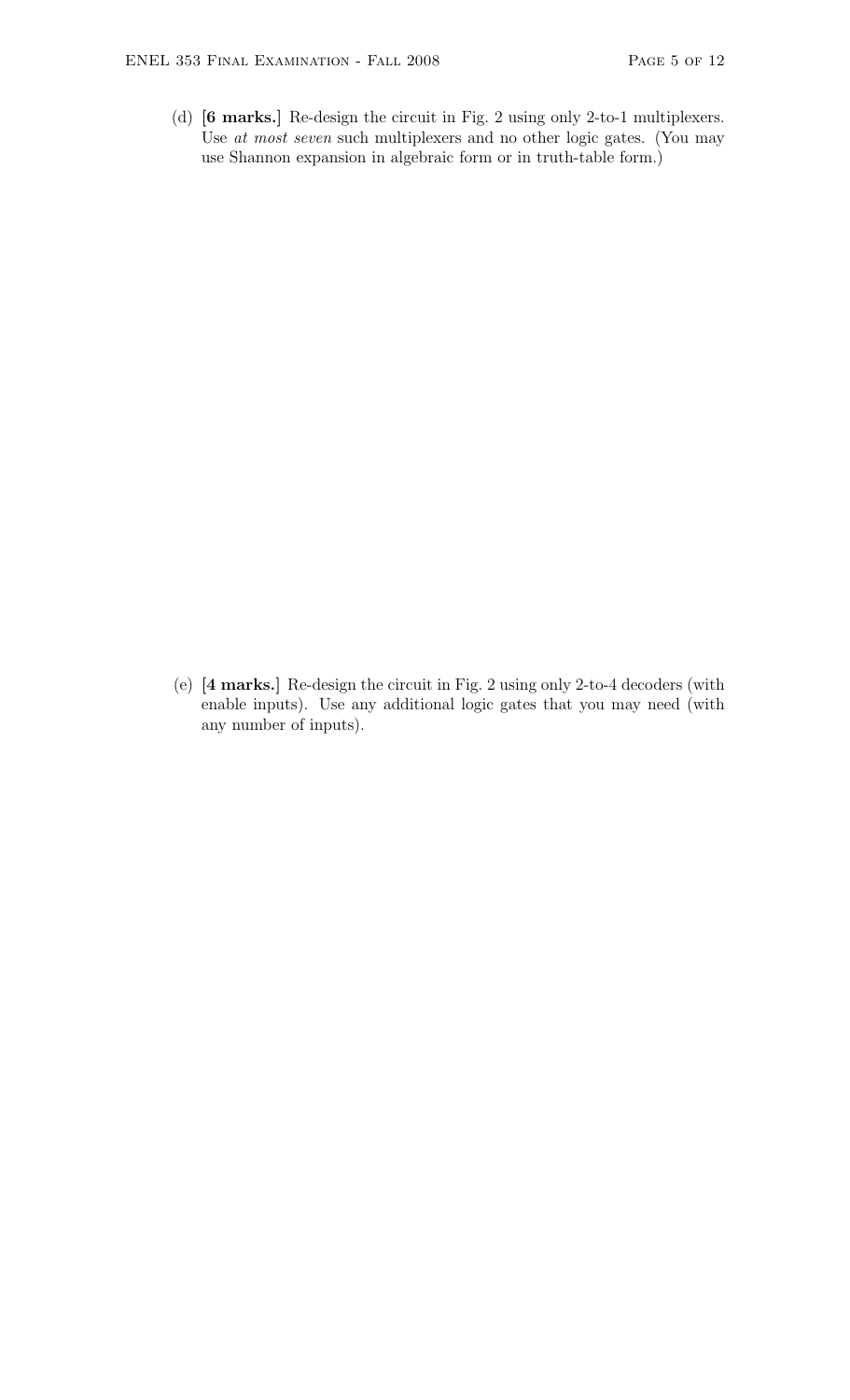2. [30 marks total] Consider the two functions:

$$
F(a, b, c, d) = \overline{a}\overline{b}\overline{c} \vee b\overline{c}d \vee \overline{b}\overline{c}\overline{d} \vee \overline{a}bd \vee \overline{a}b\overline{c}
$$
  

$$
G(a, b, c, d) = \overline{a}\overline{b}\overline{c} \vee abc \vee \overline{b}\overline{c}\overline{d} \vee bcd
$$

(a) [10 marks] Use the Karnaugh map templates below to determine minimal SOP and POS expressions for each function. If there are multiple solutions for any of these functions, give just one solution for each.



|    |  | 00 01 11 10 |    |  | 00 01 11 10 |  |
|----|--|-------------|----|--|-------------|--|
| 00 |  |             | 00 |  |             |  |
| 01 |  |             | 01 |  |             |  |
| 11 |  |             | 11 |  |             |  |
| 10 |  |             | 10 |  |             |  |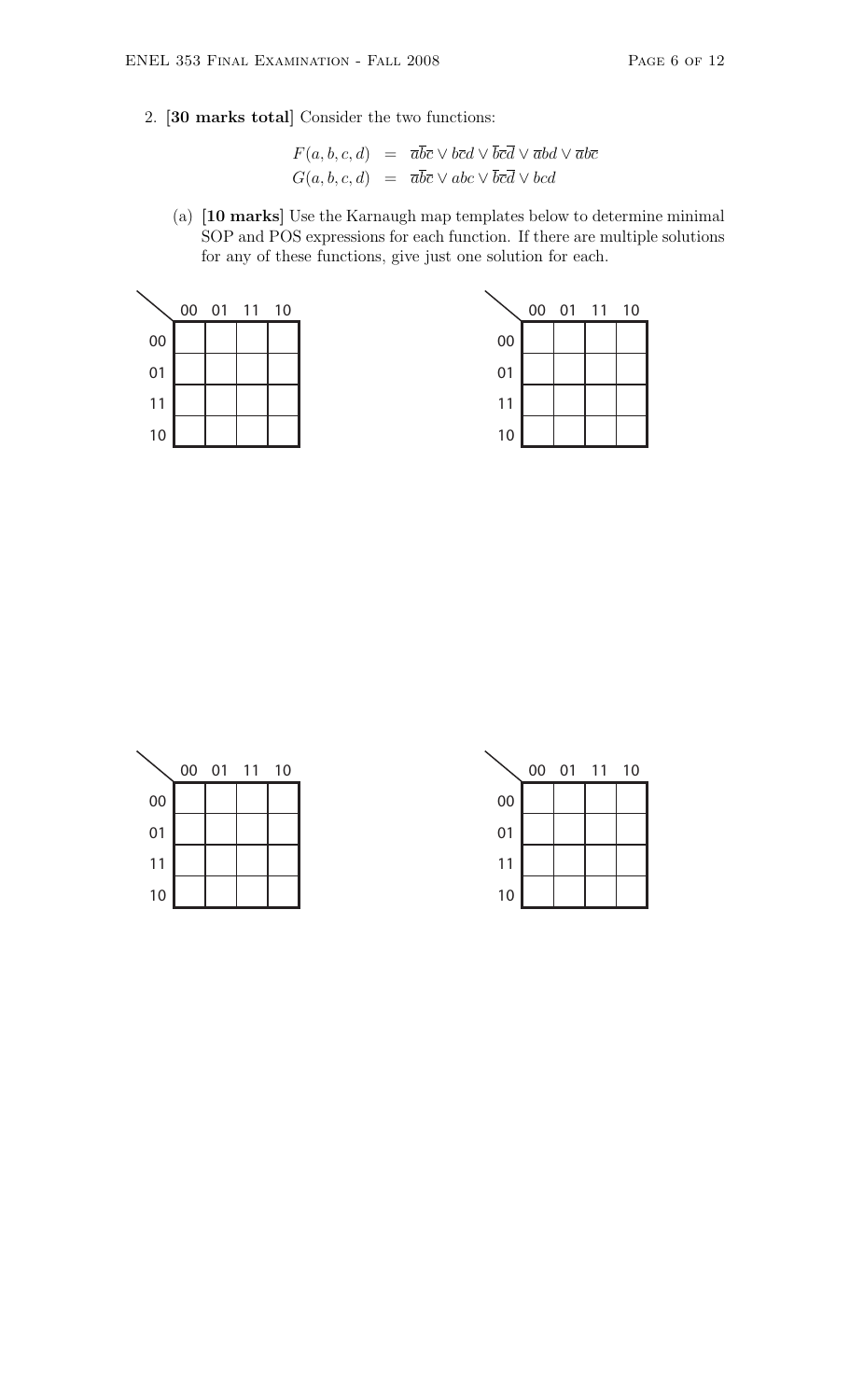(b)  $[4 \text{ marks.}]$  Implement both functions  $F$  and  $G$  using a PLA. For full marks, try to utilize shared product terms to best simplify the PLA implementation.

(c)  $[4 \text{ marks.}]$  Implement both functions  $F$  and  $G$  using a ROM.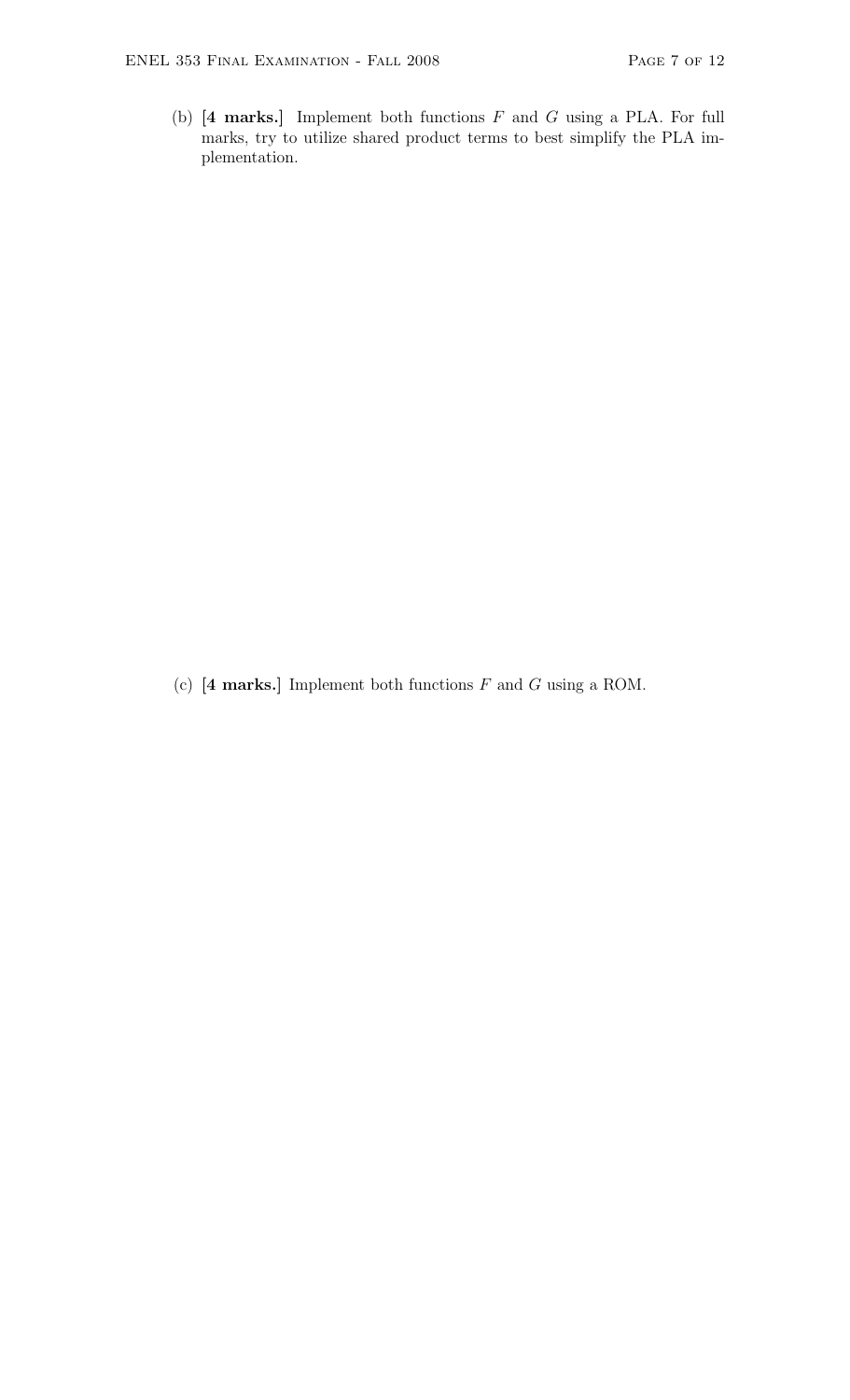(d)  $[4 \text{ marks.}]$  Derive the standard (canonical) form for the function  $F$  using algebraic manipulations. Convert your answer to shorthand SOP notation (i.e.,  $\sum m(...)$ ) and POS notation (i.e.,  $\Pi M(...)$ ).

(e) [8 marks.] Use the Quine-McCluskey algorithm to minimize the function  $F$ ; use the standard SOP form you determined in part (d) as the starting point. Compare the results against the minimization of the SOP forms for F you performed in part (a) of this problem.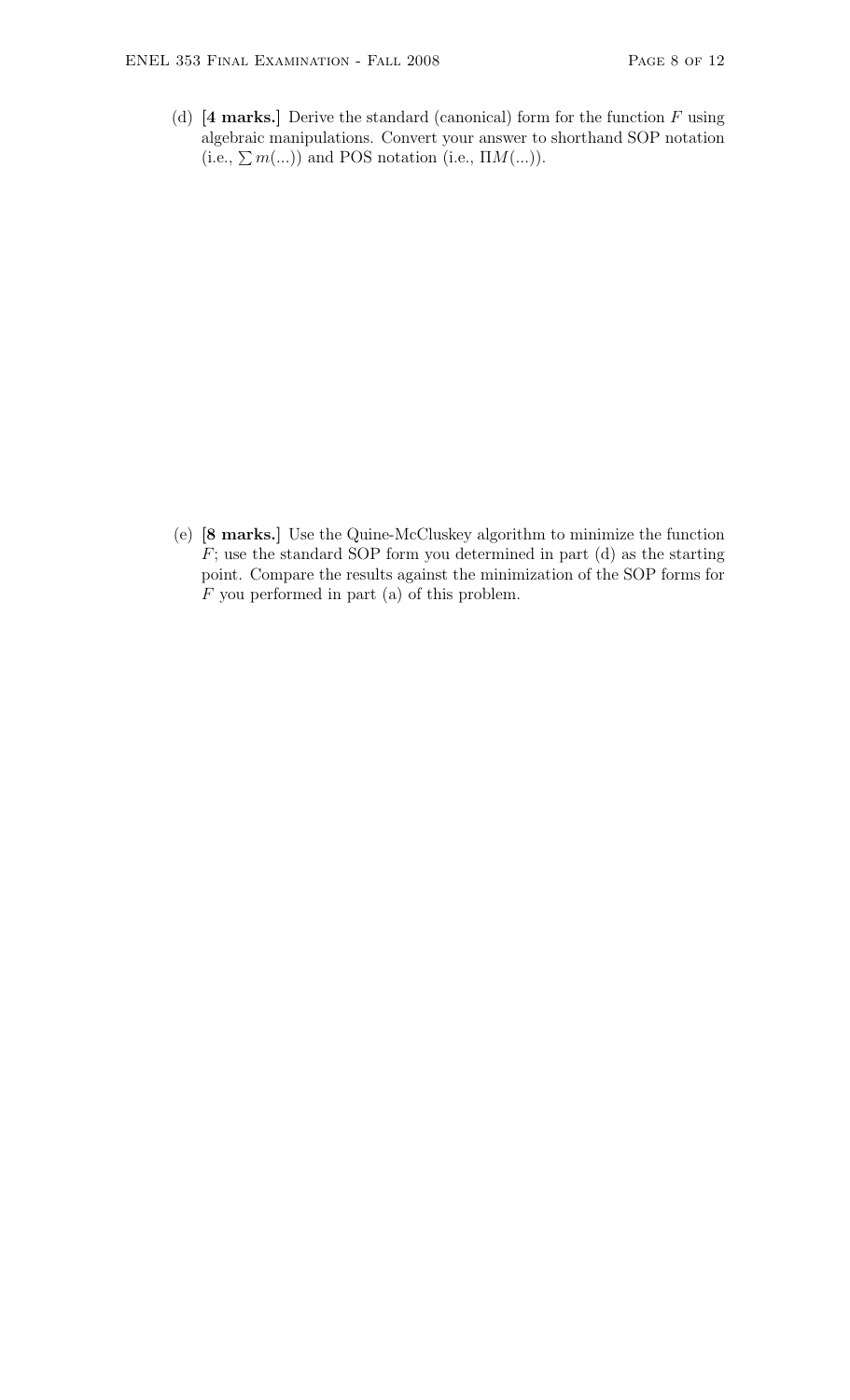

3. [20 marks total.] Consider the circuit shown below in Fig. 3.

Fig. 3. Analyze and re-design this circuit to use TFFs.

(a) [4 marks.] Derive the excitation equations, transition equations, and the output equations.

(b)  $[4 \text{ marks.}]$  Create the state table that defines the current-states, input x, next-states, JKFF inputs (i.e., the excitation inputs), and the output y.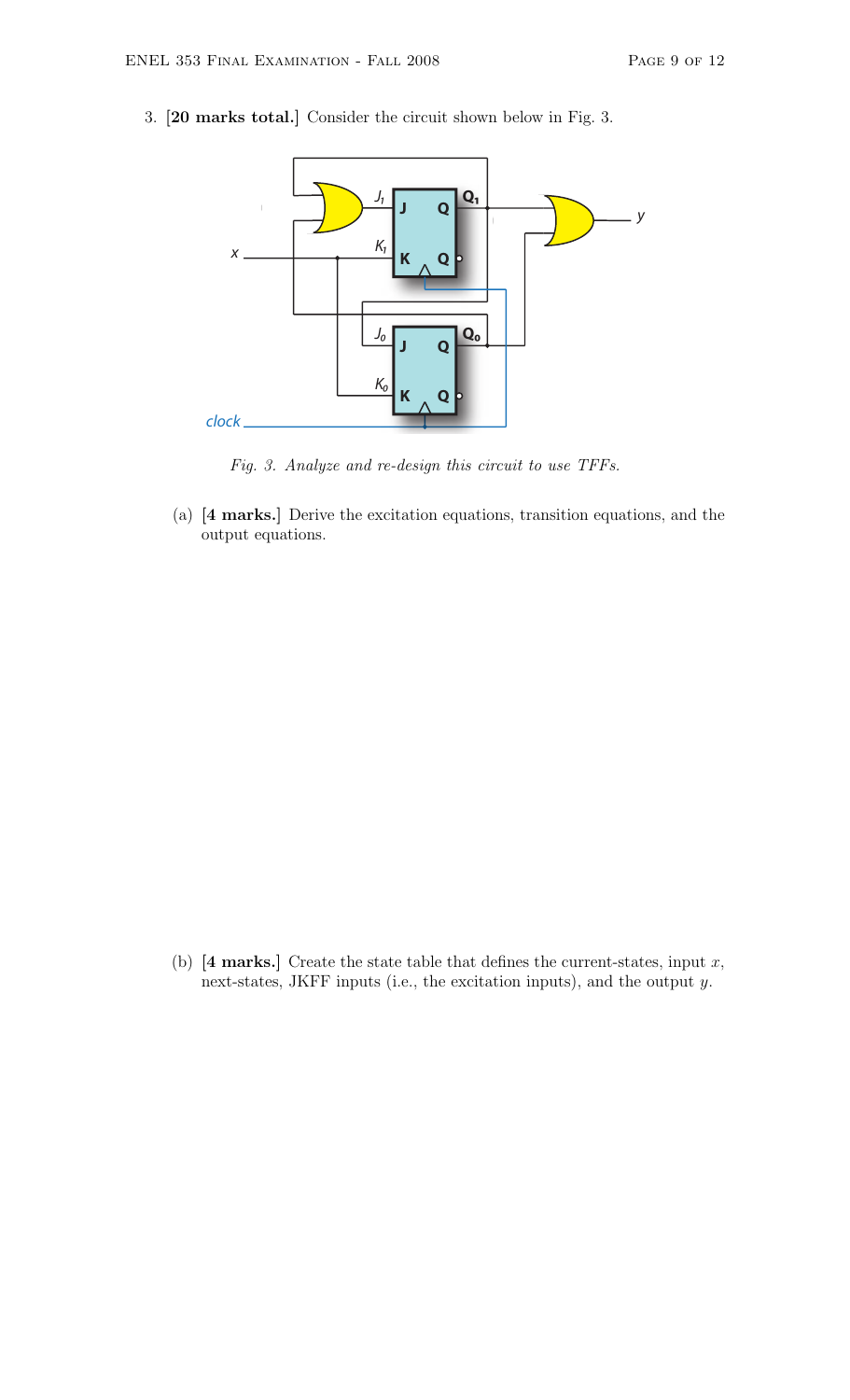(c) [4 marks.] Create the state diagram and specify what type of state machine is this (Mealy or Moore).

(d) [8 marks.] Re-design the circuit using T flip-flops. Draw the resulting circuit.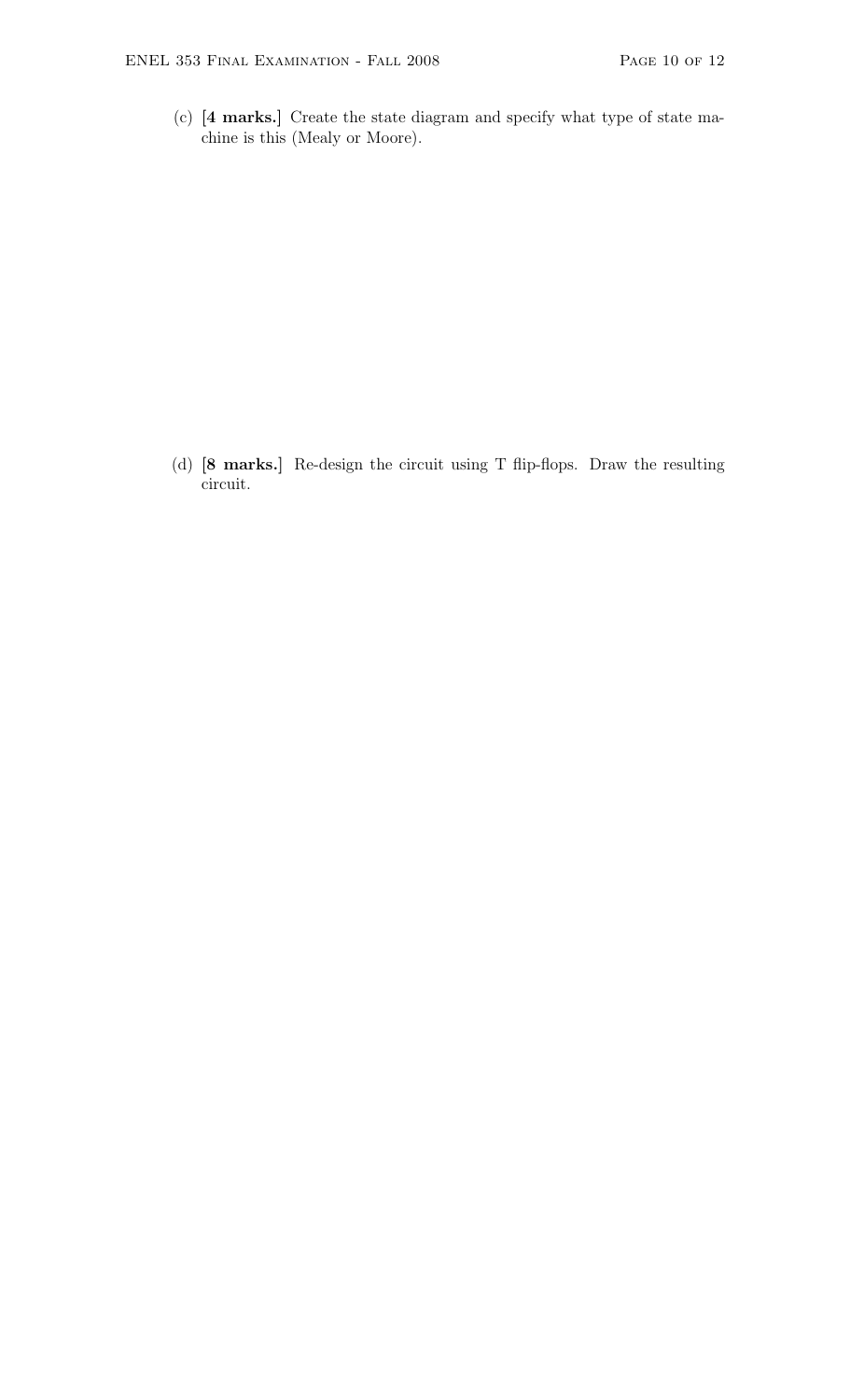- 4. [24 marks total.] Design a sequential binary adder. Two binary sequences of an arbitrary length, corresponding to the two operands to be added, are applied to the inputs  $A$  and  $B$ , where the least-significant bit (LSB) of each sequence arrives first. The binary sum of the two numbers is produced as a corresponding output time sequence on the output  $Z$ , where the LSB is delivered first.
	- (a) [6 marks.] Derive the state diagram for a Mealy-type system. Use whatever you determine in this step for parts (b) and (c). Note: You can do this with as few as two states!

(If you are unable to come up with a suitable solution for this part, give a state diagram for any reasonable alternative Mealy-type system with two states and two inputs to complete parts  $(b)$  and  $(c)$ .)

(b) [4 marks.] Assign the necessary number of bits to represent the states of the system. Create the state table that defines the two input variables A, B, the current-states, next-states, and the output Z. Use don't-cares where appropriate.